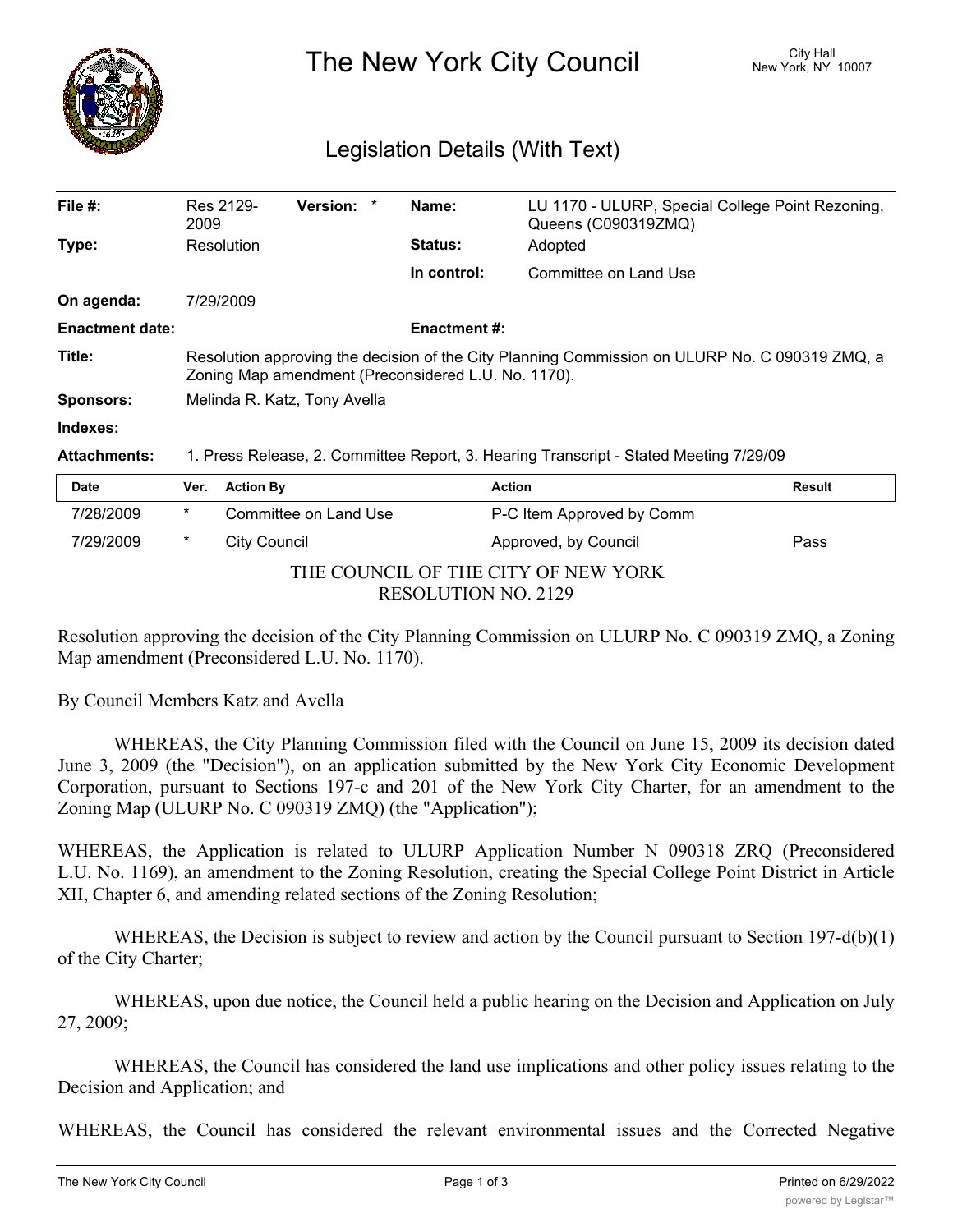## **File #:** Res 2129-2009, **Version:** \*

Declaration, issued on June 10, 2009 (CEQR No. 09DME007Q);

RESOLVED:

The Council finds that the action described herein will have no significant impact on the environment.

Pursuant to Sections 197-d and 200 of the City Charter and on the basis of the Decision and Application, the Council approves the Decision.

The Zoning Resolution of the City of New York, effective as of December 15, 1961, and as subsequently amended, is further amended by changing the Zoning Map, Section Nos. 7b and 10a:

- 1. changing from an M3-1 District to an M1-1 District property bounded by a line perpendicular to the southwesterly street line of Ulmer Street distant 500 feet southeasterly (as measured along the street line) from the point of intersection of the southerly street line of 28th Avenue and the southwesterly street line of Ulmer Street, the centerline of former 131st Street, 31st Avenue, and a line perpendicular to the northerly street line of 31st Avenue distant 650 feet westerly (as measured along the street line) from the point of intersection of the northwesterly street line of Whitestone Expressway and the northerly street line of 31st Avenue;
- 2. changing from an M1-1 District to an M2-1 District property bounded by:
	- a. 20th Avenue, a line 700 feet northwesterly of Whitestone Expressway, a line 600 feet northeasterly of Linden Place, a line 400 feet northwesterly of Whitestone Expressway, 28th Avenue and its easterly centerline prolongation, 127th Street and its southerly centerline prolongation, the centerline of former 25th Road, the centerline of former 128th Street, 25th Avenue, and 130th Street;
- b. 28th Avenue, a line 160 feet northeasterly of College Point Boulevard, 30th Avenue and its easterly and westerly centerline prolongations, the centerline of former 119th Street, a line 100 feet southerly of 29th Avenue, and 120th Street; and
- c. 31st Avenue, the northwesterly service road of the Whitestone Expressway, and the centerline of former 131st Street;
- 3. changing from an M3-1 District to an M2-1 District property bounded by 28th Avenue, Ulmer Street, a line perpendicular to the southwesterly street line of Ulmer Street distant 500 feet southeasterly (as measured along the street line) from the point of intersection of the southerly street line of 28th Avenue and the southwesterly street line of Ulmer Street, a line perpendicular to the northerly street line of 31st Avenue distant 650 feet westerly (as measured along the street line) from the point of intersection of the northwesterly street line of Whitestone Expressway and the northerly street line of 31st Avenue, 31st Avenue, the centerline of former 131st Street, the northwesterly service road of the Whitestone Expressway, College Point Boulevard, the northwesterly service road of the Whitestone Expressway, a U.S. Pierhead and Bulkhead Line, a U.S. Pierhead Line, 29th Avenue and its westerly centerline prolongation, 119th Street, the centerline of former 119th Street and its northwesterly prolongation, 30th Avenue and its westerly and easterly centerline prolongations, and a line 160 feet northeasterly of College Point Boulevard; and
- 4. establishing a Special College Point District bounded by 15th Avenue and its easterly centerline

prolongation, the easterly street line of 132nd Street, the southerly boundary line of Frank Golden